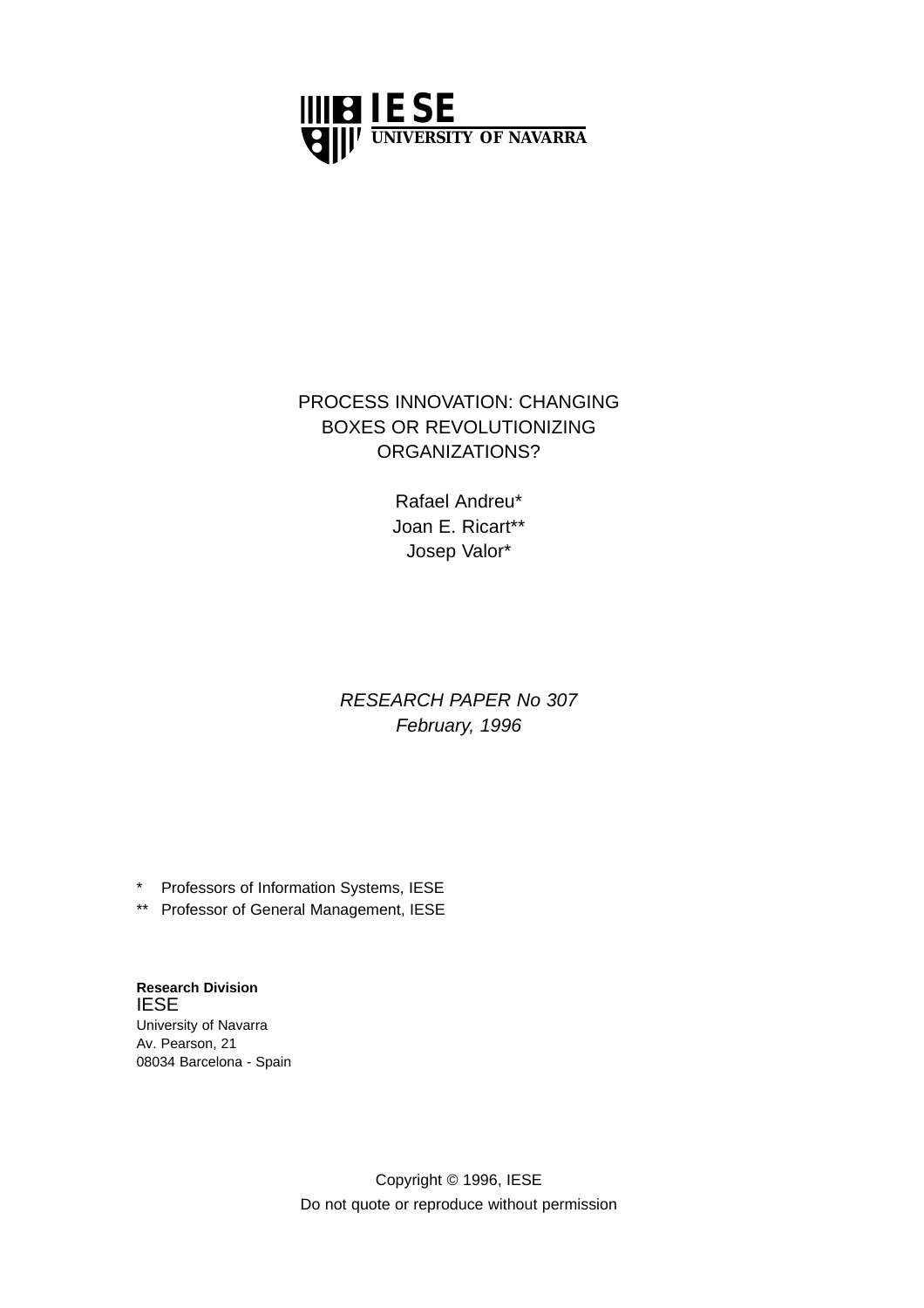### **PROCESS INNOVATION: CHANGING BOXES OR REVOLUTIONIZING ORGANIZATIONS?**

#### **1. Introduction**

The idea of centering change and improvement programs around the concept of «business process» has been mentioned in various forms since the seminal work in TQM (Deming 1972; Crosby 1979; Juran 1992) and BPR (Hammer 1990; Davenport and Short 1990). The «process» concept in its full extent is appropriate because it helps the manager to pay attention to the client: the stakeholder who is supposed to appreciate and pay for the value added by the set of activities that make up a process. Thinking in terms of processes also removes the functional bias that has characterized many of the business analyses of the past, emphasizing cross-functionality and opening new horizons for business activity improvement.

BPR, in addition, emphasizes radical improvement. Radical improvement rests on the idea of substantially reconsidering the old ways of doing business, not only from the wider perspective implied by looking at the company from the process point of view, but also by doing away with traditional procedures, challenging the old, central hypotheses on which those procedures are based. Often this is achieved by making creative use of new technologies, particularly information technologies.

Although powerful, these ideas have begun to prove insufficient. A sizeable number of organizations that have attempted to put BPR ideas into practice have not been successful (Brynjolfsson and Hitt 1993; International Management 1994). Several reasons can be pointed to as causes of such underachievement. Our contention, based on in-depth analyses of 13 cases of companies that have attempted process improvement projects, is that important dimensions are often omitted both in the design and in the implementation of such projects.

We find that to give rise to a new, drastically more efficient process structure it is not sufficient to center an improvement project (albeit process-based) on the nitty-gritty of how the activities that make up the process can be redesigned, re-arranged or re-coordinated. Something more fundamental is needed for successful implementation of projects that deliver drastic improvements: In addition to the «boxes» –the activities– that make up a process, attention must be paid to the learning that individuals and organizations need to undertake in order to make the new design really effective; and that is something that can condition the design itself, not to mention how it is eventually put to work –that is, how it is implemented.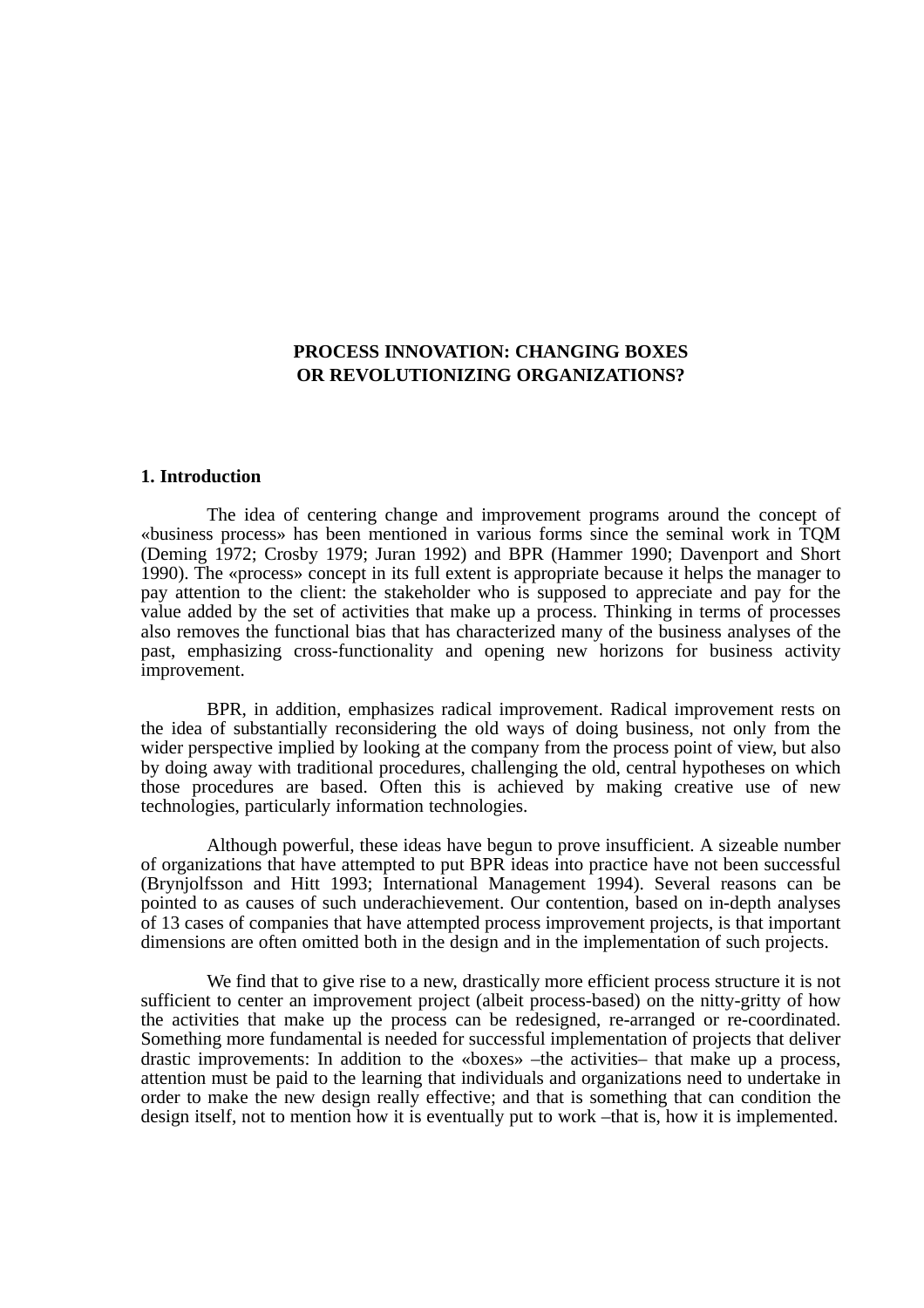The contention that dimensions other than process seem to be very relevant is associated with the so-called «holistic» approach to BPR that has been put forward recently [Watts 1995, (a) & (b)]. Starting from the observation that «companies... discover that [BPR] implementation difficulties (usually people issues) had prevented the business benefits from being realized», the holistic proposal advises managers to augment the usual basic focus on the «sequence of tasks» that form a process, to include the «people carrying out the tasks» and related issues such as Organization & Structure, Values & Culture, and Vision & Goals. In his latest book, «Reengineering Management» [Champy 1995], James Champy, one of the fathers of BPR, argues along similar lines when he says that «key questions that the actual practice of reengineering... has kicked up, all of which must be addressed for reengineering to succeed, ...are ...issues of purpose, issues of culture, issues of process and performance, and issues of people». The same sort of reasoning has recently been put forward by another of the founding fathers, Tom Davenport [Davenport 1994]: «My view is that you cannot really fully engineer human processes, and both business processes and information management processes are clearly very human.»

What are these other dimensions? How are they related to each other and to the process concept? How can people and organizational dimensions be brought into play in a meaningful way? In a field research project undertaken by the authors during the last year and a half, several concepts and ideas emerged that help explain what the other dimensions are, how they are interrelated and, above all, how and why the design phase is fundamentally different from implementation.

The aim of this paper is to propose a series of conceptual frameworks that attempt: 1) to suggest what the relevant dimensions to consider in the design and implementation of a process improvement project are, 2) to make the learning considerations clearly explicit in the context of process improvement projects, and 3) to explain why a more holistic approach to BPR is not only advisable but necessary in order to be really effective in BPR projects. These frameworks will help to explain why a series of thirteen cases studied in depth are individually so different, and yet their basic characteristics fit a common underlying pattern.

The paper is organized as follows: Section 2 gives a brief description of the in-depth case research carried out, and how it brought to light two dimensions that are relevant for a better understanding of process innovation projects, namely innovation *scope* and innovation *depth*; it describes how the cases under study score in these two dimensions and the pattern that emerges, a pattern that calls for an explanation. Section 3 sets forth a few basic concepts about learning that we think are at the root of the patterns described in the preceding section. Section 4 puts these concepts together with the two dimensions identified in Section 2 to develop a framework that helps us understand the basic nature of the different types of process improvement project and that serves as a reminder of the things that should not be overlooked during project design. Section 5 tackles the subject of implementing process innovation projects; it concludes that a holistic view is unavoidable, indicates the main elements that constitute such a view, and illustrates how they can be used both to explain and to plan for project implementation dynamics. This section serves also as a conclusion.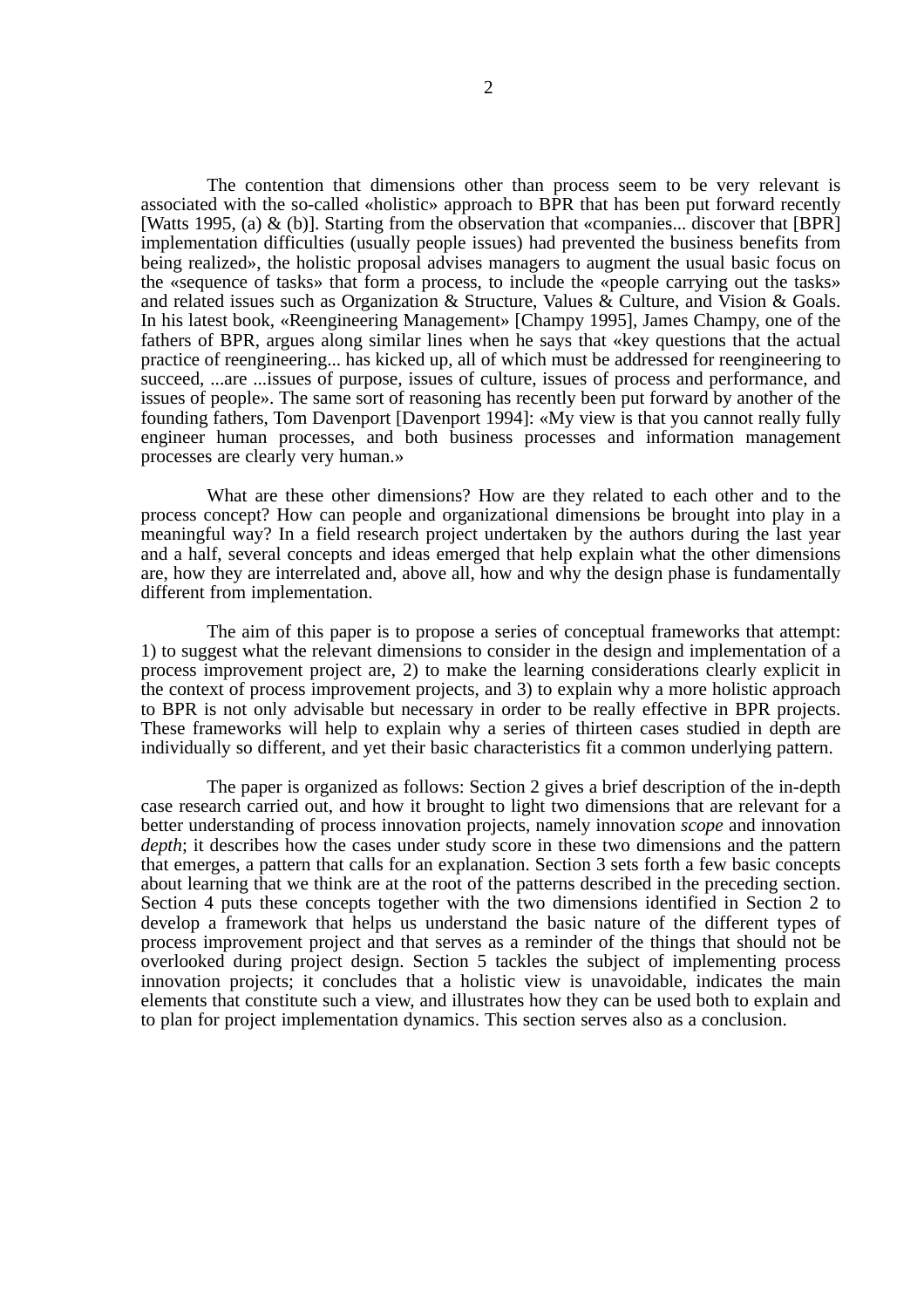#### **2. The research project. Two basic dimensions emerge: «scope» and «depth»**

The research project was undertaken with the following objectives:

- 1) To find out what «process innovation» meant, particularly in Spain, from the standpoint both of the firms that engaged in innovation projects and of service companies that offer help in the unfolding of such projects.
- 2) To understand the relationships between the different elements involved in a process innovation project.
- 3) To develop a set of management suggestions that will be useful for those interested in setting up process innovation projects in their companies.

The method used for the research project was that of a series of in-depth interviews with high level managers of thirteen companies that had undertaken process improvement projects. Additional interviews were arranged with professionals from service companies that offer process improvement services, in order to understand the basics of their methodologies and learn about their experiences in helping firms to carry out such projects.

The interviews with managers followed an open questionnaire which allowed rich responses regarding a variety of aspects of the projects they had undertaken, such as the reasons behind the decision to set up the project, the procedures and tools used for design, the barriers and difficulties encountered during implementation, and so on, including, eventually, their vision of what the individuals involved and the organization as a whole had learned during the unfolding of the project.

One of the immediate findings was that not everybody meant the same thing by the word «process». Although the «business process» idea was always there, its meaning was not the same in all cases. On the contrary, there was a wide range of what could be called «process scope» in the processes that the different projects attempted to improve. They ranged from what might more properly be called *tasks* to what, in the TQM and BPR literature, would be regarded as genuine *business processes.*

Conceptually, a process-based innovation or improvement effort can be set at different levels in a firm: elementary *tasks,* the *business process,* and an intermediate *subprocess* level. A fourth level, which could be called the *value system,* falls outside the context of the firm, and is also beyond the purpose of this paper. It is appropriate to clarify the differences between these levels, as we will use them below to describe the results of our research. The following table is a summary of the four levels.

- Value System Sequences of activities spanning more than one firm.
- Business Process A structured set of interrelated tasks that exist for the purpose of achieving a specific result for a client.
- Subprocess A smaller set of tasks that cannot be considered a business process because they are not structured enough or do not directly serve a client.
- Task The most elemental form of activity. Usually, a single individual can perform many different tasks.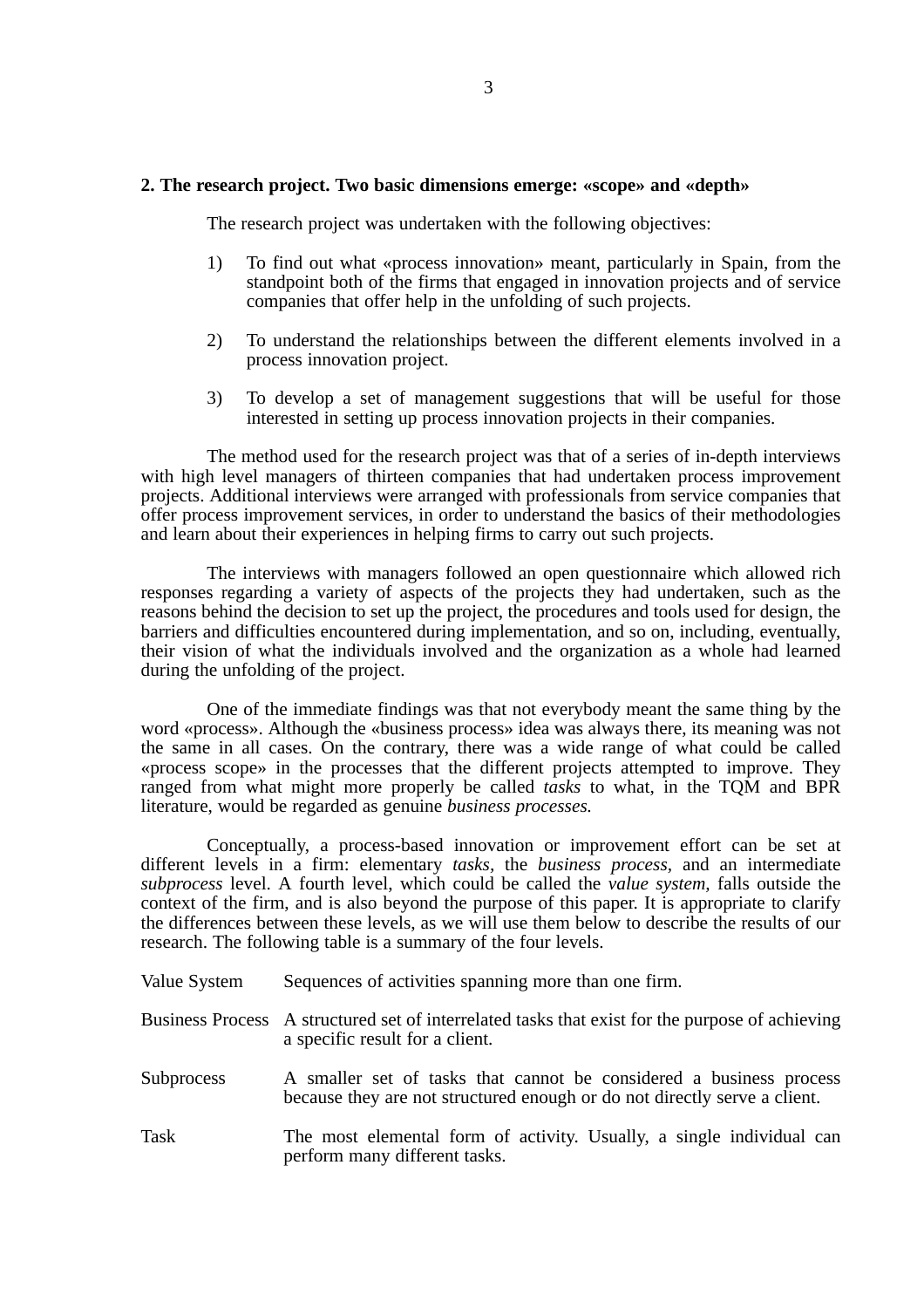A *task* can be understood as the most elemental form of activity in a firm. It is normally the responsibility of a single individual (who, nevertheless, usually performs more than one task). Many of the traditional Industrial Engineering and Business Administration analyses have focused on the task concept. Examples of tasks are the mechanical stamping of a component, a data entry operation, or the mounting of a wheel in an automobile assembly line.

We define *business process* as «a structured and interrelated set of tasks which exist and function in an organization for the purpose of achieving a specific result for a concrete client or market». Typical examples are the order fulfillment process, or the new product design process. Thinking in terms of processes in this sense requires a fundamental change in the way we are used to thinking about business activities. Too often, even when talking about processes, the emphasis is on how each of the traditional business functions (production, finance, and so on) can contribute to them, thus forgetting the basic global character of the process concept.

Between the concepts of task and business process there is a whole continuum of other constructs of an increasing degree of aggregation. Somewhat arbitrarily, and in order to be concrete, we refer in what follows to an intermediate level of aggregation that we call *subprocess.* Whereas in a given firm there will be no more than 20 business processes, there may be hundreds of subprocesses and tens of thousands of tasks.

We studied the differences between the companies that focused on the business process level and those that slipped toward task-oriented changes. Our contention is that companies that maintained their improvement projects at a high business process level started out with a clear idea of *radicalness,* aiming at leapfrog improvements. One could say that when companies did apply the «theory» of BPR, looking for «order of magnitude» improvements, they were more likely to keep their level of analysis at the business process level, whereas if their goals were less ambitious, they invariably ended up studying and improving tasks or, at best, small sequences of tasks.

Even informal measures of radicalness (such as agreeing on a ranking from less to more radical, without a specific scale) revealed interesting patterns in the set of projects studied. For example, when projects were plotted on a plane where the two dimensions were the «level at which the improvement is attempted» and the «degree of radicalness in the attempted improvement» (i.e., what could be termed the *scope* of the attempted improvement and its *depth*, or the *what* is improved and the *how*), we obtained a picture like Figure 1, with observations lying only on the shaded area. That is, an improvement effort designed at a high level of aggregation (the business process level) tended to exhibit a high degree of radicalness, and vice versa. Is that logical? Can it be explained convincingly? We clearly needed a better conceptualization of that «degree of radicalness» idea.

When can we say that a given innovation is radical? In our research we adopted the following definition: «An innovation is radical if it breaks the implicit hypothesis on which the old way of doing things was founded.» The question then becomes: What do we mean by these hypotheses, and what is implied by actually breaking them? This question is addressed in the next section.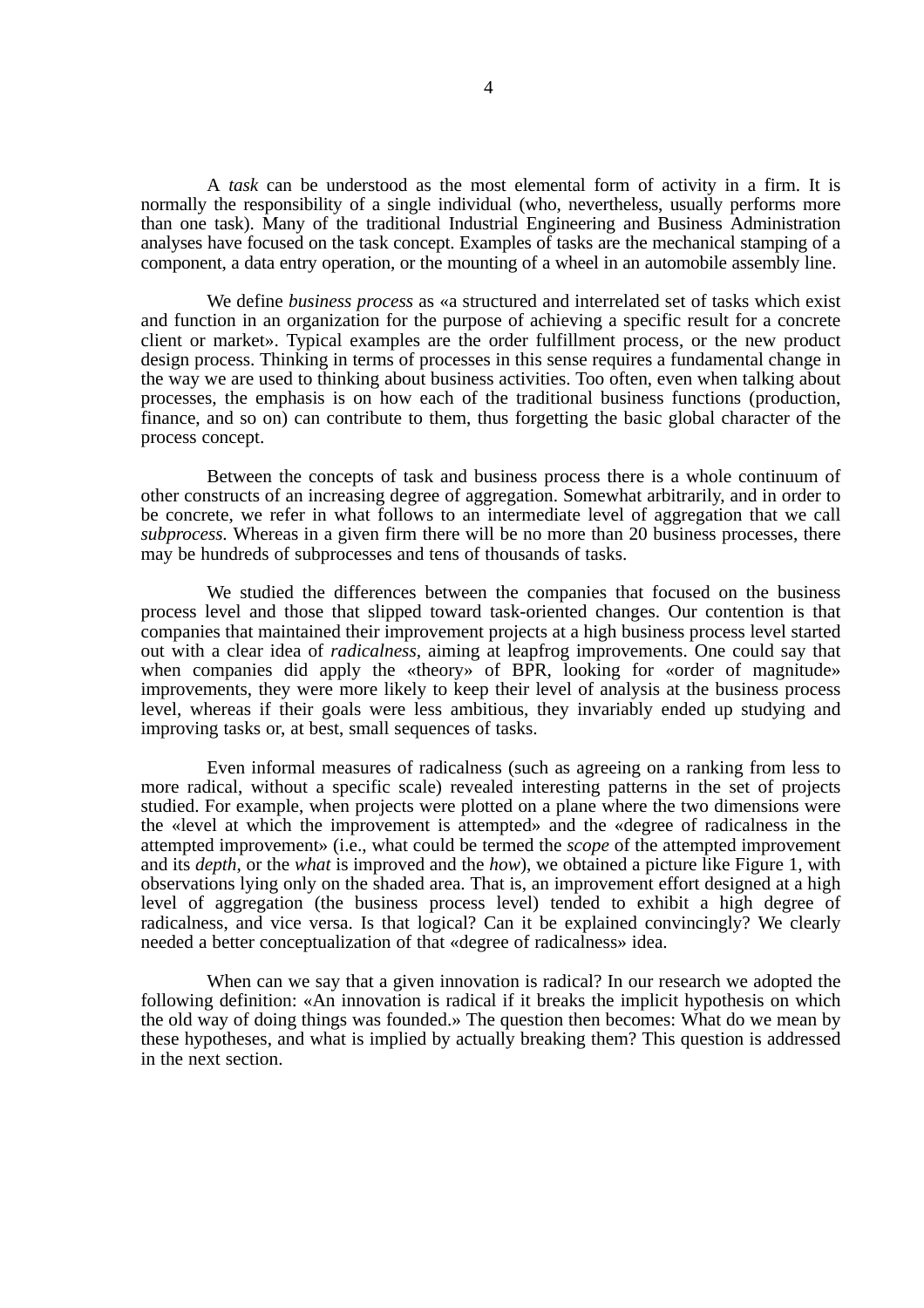

**Figure 1. Scope versus Depth**

**Companies**: 1. Commercial bank, 2. Insurance company, 3. Automobile parts manufacturer, 4. Producer and distributor of fresh products, 5. Local government office, 6. Pharmaceutical company, 7. Oil and gas distributor, 8. Construction company, 9. Heavy equipment manufacturer, 10. Small aeroplane and large aeroplane parts manufacturer, 11. Electronic equipment manufacturer, 12. Phone communications company, 13. Railroad operator.

Figure 2 below represents the hierarchy of concepts used in this paper: processes carried out by people are based on hypotheses embedded in their behaviour, and these hypotheses are developed through learning experiences at the individual, organizational and business levels. Since BPR aims at changing processes, it must change hypotheses, and so implies learning. The following sections elaborate on these ideas, exploring the concept of radicalness at three different levels of learning (individual or personal, organizational, and business) in order to develop a better understanding of the basic characteristics of the change programs studied.



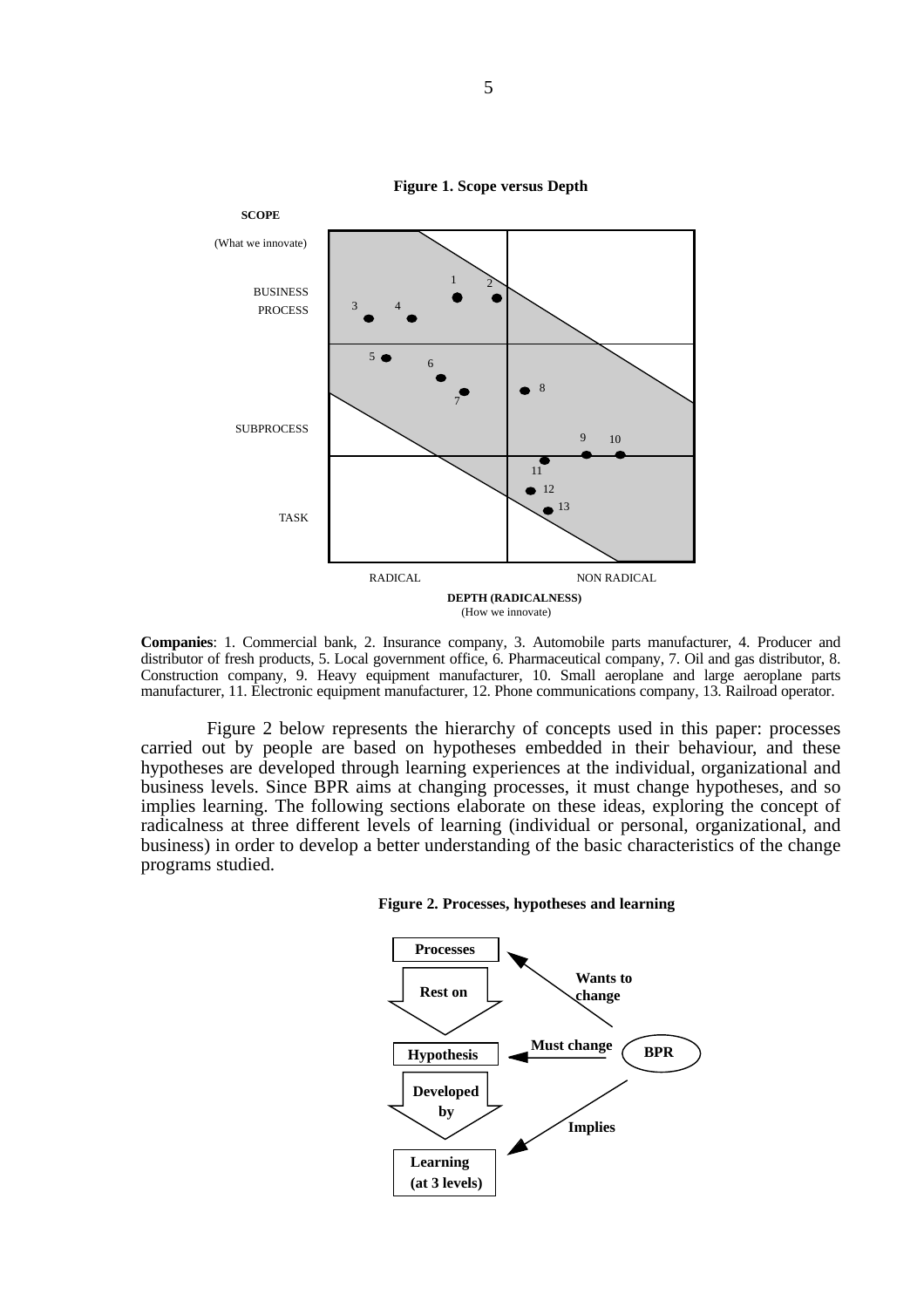#### **3. Change, Learning and Radicalness**

As we just mentioned, the difficulty encountered when undertaking change programs in the BPR tradition is associated with the learning that must take place in order to question and change the hypotheses on which business processes are based.

In a first approximation, it is apparent that these hypotheses, when they exist, exist in the minds of individuals who have adopted them over time –continuously improving them and eventually adopting them as their own, using them implicitly and most of the time almost automatically, as in a reflex action: They have *learned* them. Consequently, breaking or changing these hypotheses implies learning new ones (and, maybe more importantly, «unlearning» the old ones) at a personal level; it implies developing and adopting new ways of doing things, and acquiring new reflex actions.

C. Argyris [1991] has convincingly argued that people tend not to be very good learners; that is, we are not very good at developing new hypotheses on which to base new patterns of behaviour. In particular, people that have been successful in their careers, for example, tend to develop defensive reasoning habits that preclude learning.

At the individual level, we all use our own theories or hypotheses in order to understand reality, handle uncertainty and make decisions. Further, we tend not to challenge these theories; we are not willing to change them because doing so implies more uncertainty, facing the unknown, etc., which is precisely what we attempt to avoid by adopting a theory. In a word, we do not learn, although it sometimes looks as if we do. We change our words but not our actions.

Since hypotheses are personal, the difficulty of change at the personal level depends on the particular individual involved. In one of the cases analyzed, almost everybody in the company had to change their hypotheses in order to make the designed improvements really effective; fortunately, the climate that had developed in that organization over the years had been preparing the switch. Thus, a change that could be classified as radical was, in fact, perceived as «the next logical step» by the individuals involved. This, of course, made the implementation much easier.

But, further, it is also apparent that some of the hypotheses are related not only to personal ideas and concepts, but to what could be called «organizational constants», which are at the root of the organizational behaviour of a given firm. The difference with respect to personal hypotheses may seem subtle, but it is very important, as the mechanisms through which such organizational constants develop are also learning mechanisms, but now at the organizational level, clearly different from those at the personal level. As a consequence, the hypotheses resulting from organizational learning are also different in character and in how they can be broken for improvement purposes.

What is meant by «organizational learning»? Andreu & Ciborra [1994] have proposed a conceptualization based on the so-called «resource-based view of the firm» literature, which is appropriate for our purposes here (see Figure 3). They distinguish between three types of organizational learning: 1) from resources to work practices, 2) from work practices to capabilities, and 3) from capabilities to core capabilities.

Transforming the firm's resources (which are undifferentiated and available in the environment) into so-called *work practices* is a learning process involving the routinization and development of resource utilization abilities.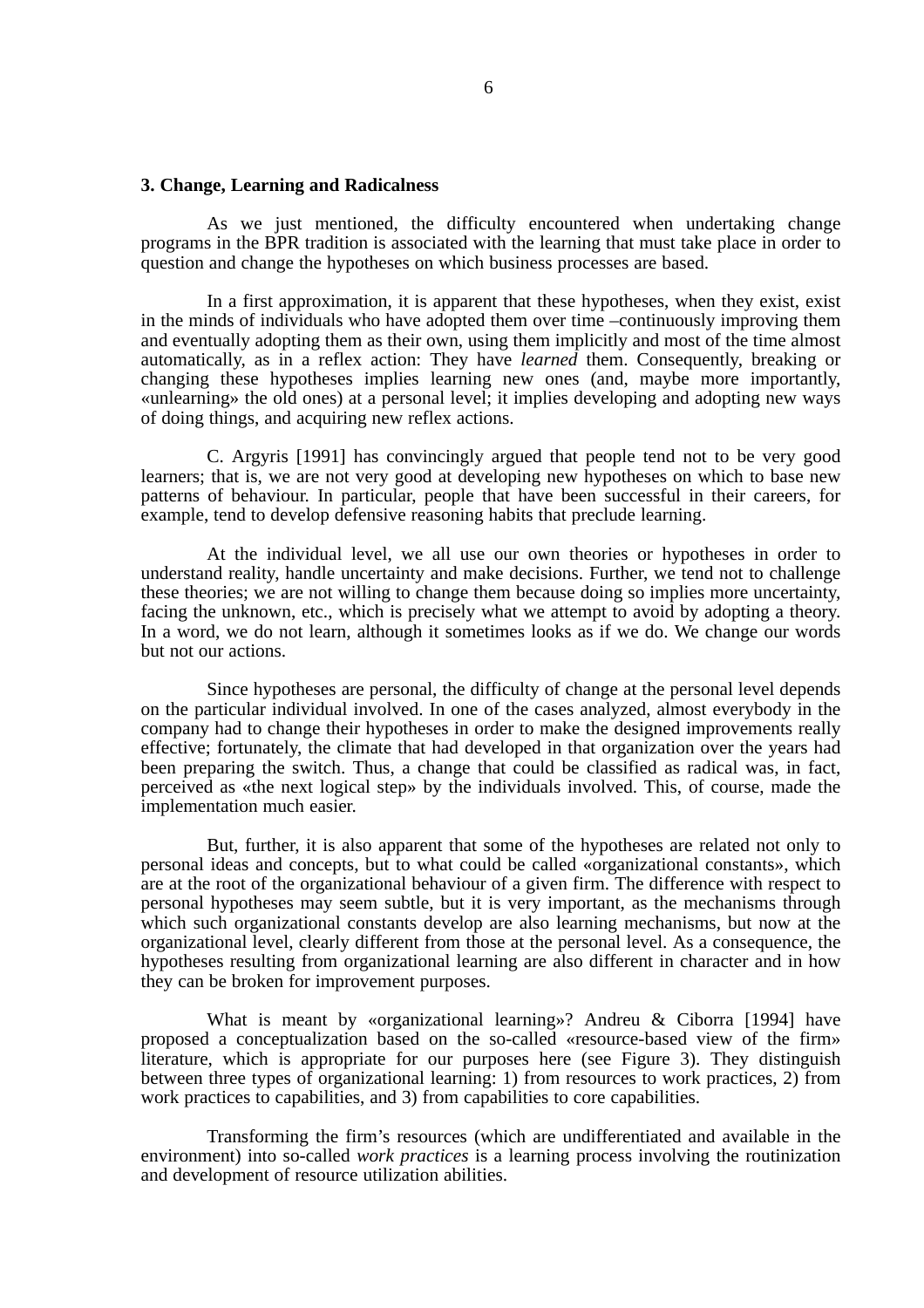The second level goes much further. It is reached when the organization's members and groups understand how and why the generalization of established work practices creates new potential, as work practices can be used in contexts other than those in which they were first generated. In this way, achieving a higher level of learning than was needed to internalize work practices, organizations develop *capabilities*. Further, the associated learning takes place in a given organizational context, which is specific to each particular firm. Thus, developing capabilities implies «giving a sense of purpose» to work practices, which in turn implies understanding why that sense is relevant in the context of the business in which the firm operates. Consequently, it also implies understanding the business; not doing so results in organizations that are unaware of their capabilities and end up misusing them.

Finally, there are valuable capabilities which contribute to differentiating the firm and are difficult to imitate. These are *strategic capabilities,* sometimes also called *core capabilities,* which are at the root of the firm's competitive advantage. Developing this kind of capability (in that same organizational context or milieu) requires being aware of the relevant characteristics of the competitive environment, and also of the fundamental dimensions of the firm's mission, which makes the associated learning even more demanding, as it places it in a context of genuine strategic reflection.



**Figure 3. Basic learning loops in the core capabilities formation process**

These three loops allow us to differentiate organizational learning from individual learning, making explicit the difficulties of developing core capabilities, as it requires learning at three levels: 1) work practices, 2) capabilities, and 3) core capabilities.

Again, the implications for the subject of this paper are clear. Changing work practices implies a degree of radicalness very different from that involved in changing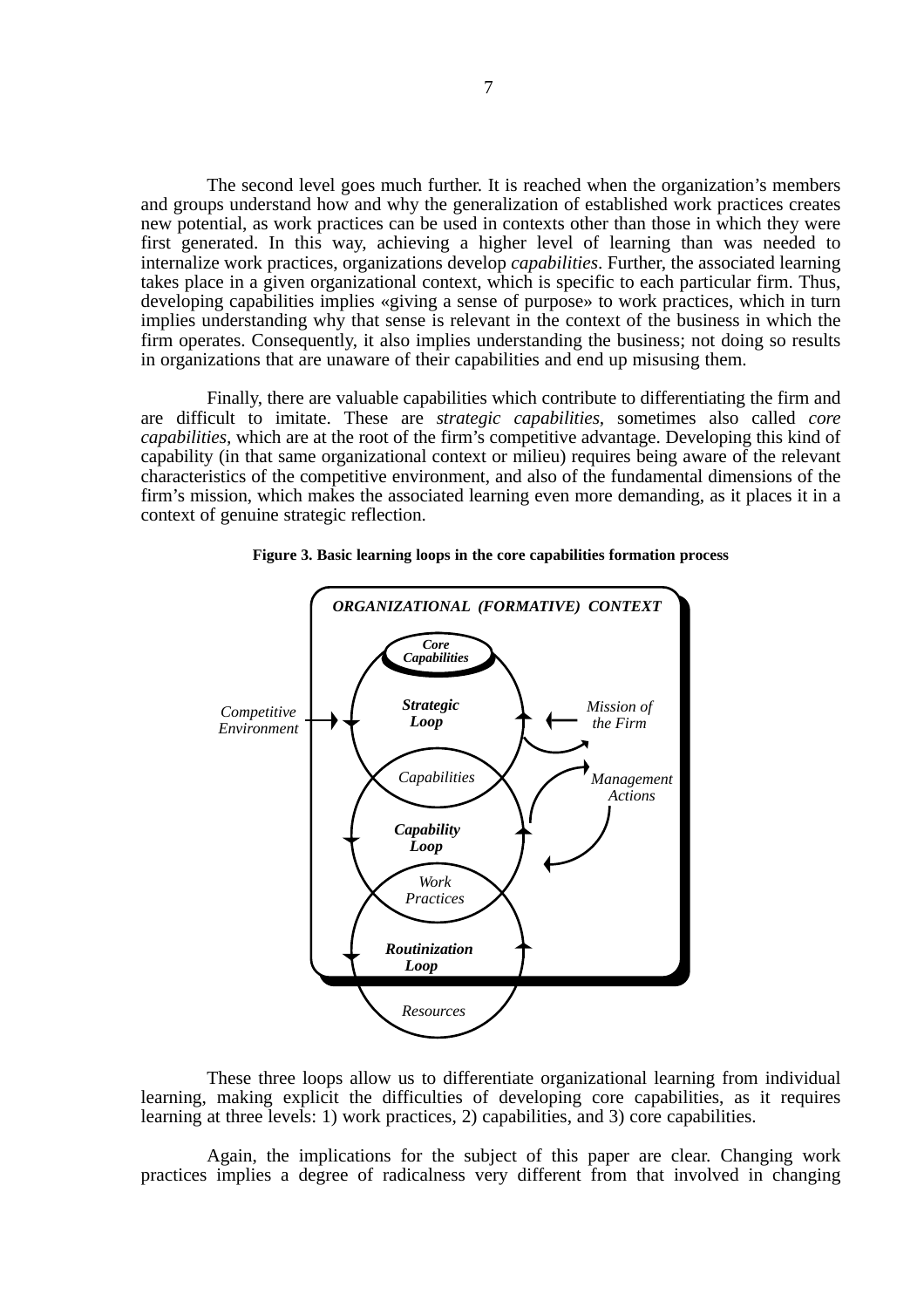strategic capabilities. There are people issues involved in both, but the organization-related component is very important. As with individual learning, the difficulty associated with the learning needed to develop capabilities depends on the characteristics of each organization; the implied degree of radicalness depends not only on *the change itself* (i.e., what work practices or what capabilities), but also on *where* the change takes place (in what firm, with what tradition and experience), and on *the individuals* involved.

Finally, it is also relevant to refer to a third type of hypothesis, which exists at both the individual and organizational level and is central in practically all the improvement projects that we have analyzed. We call them «business hypotheses», to refer to the particular way in which a given business is understood in the context of a given firm. Such hypotheses tend to be strongly tied to the personal and organizational hypotheses that process innovation programs need to break in order to be effective. They form the «background vision» that inspires individual and organizational behaviour in a firm. When an improvement program needs to break this type of hypothesis, the degree of radicalness involved is very high.

Peter Drucker's [1994] proverbial clear-sightedness shows again when he explains this difficulty. According to him, firms base their activity on three types of (business) hypotheses which rarely change: hypotheses about the firm's environment, about its mission as an organization, and about the distinctive characteristics necessary in order to achieve that mission in that environment. Drucker calls this set of hypotheses the «theory of business» of a firm.

When the firm's business hypotheses are no longer appropriate (for example because changes in the environment render them so), they must be changed. It is necessary to understand why they are inappropriate and to create new ones. This constitutes probably the most radical change of all those discussed so far, as it implies, in fact, «reinventing the firm». It can logically be expected that changes in the business hypotheses will imply changes both in capabilities (in the new firm, the relevant capabilities will also be different) and in work practices, and even in the personal hypotheses adopted by the organization's members. This is why we anticipated that changing the business hypotheses implies an extreme degree of radicalness which sometimes cannot be avoided.

The three learning levels outlined in the preceding paragraphs are not independent of one another. In fact, both individual and organizational learning takes place in a context dominated by the firm's current theory of business at any given point in time. An individual can change his or her personal theory without having to change the current theory of business. Capabilities, even strategic capabilities, can develop and flourish in an organization without a need for changing its current theory of business. Similarly, an individual can change the theory he or she uses without there being an explicit need for a change in capabilities, whereas a change in capabilities will normally require changing the personal theories in use. On the other hand, modifying the theory of business will require, in order for the change to take place effectively, changes not only in the implicit hypotheses behind the individual theories in use, in capabilities and in work practices, but also in their development process. Thus, there is learning involved in any change (be it at the individual, organizational or business level), and the degree of radicalness of the change has to do with how farreaching (or how difficult) that learning turns out to be.

Figure 4 below depicts the relationships of interdependence between these concepts. The arrows in the Figure mean that «changes in their origin normally imply changes in their destination» (e.g., changes in the theory of business imply changes in strategic capabilities, which in turn imply changes in individual theories in use, and so on, as we have already said).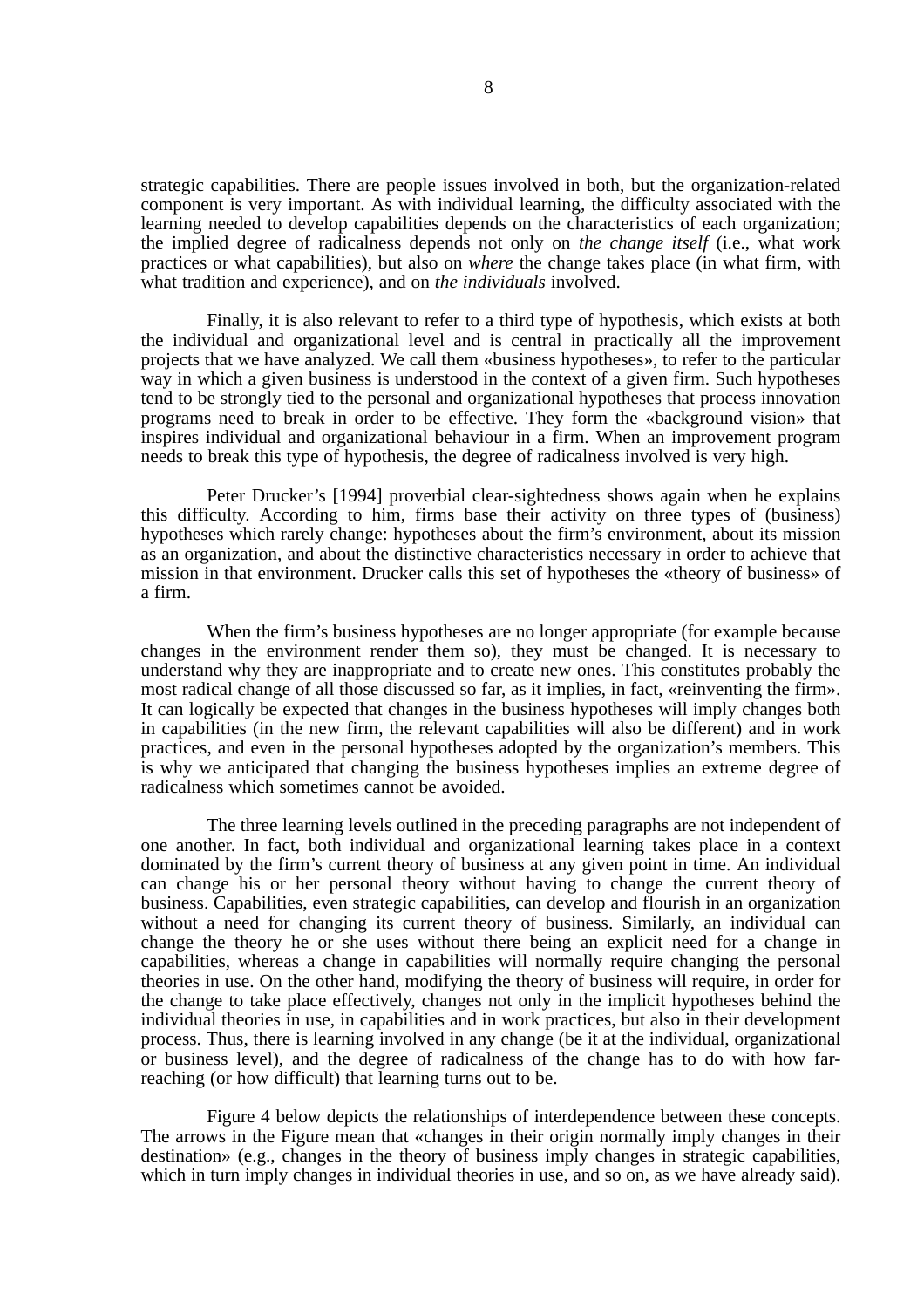

**Figure 4. Implications of changes at different levels**

Changes at higher levels imply changes at lower levels, but the reverse is not true

Figure 5 adds «zones» to the scheme of Figure 4 and assigns, from a very general perspective, a degree of radicalness to each of them, by making an explicit general judgement about how arduous the associated learning will usually be.

Most aspects of Figure 5 are self-explanatory. Only one deserves a brief discussion. We have differentiated between two types of «radical change», which we have called «radical in formulation» and «radical in implementation». The former refers to changes in the theory of business; we call it «radical in formulation» because this type of change will normally imply adjustments in the competitive positioning of the firm, that is, it will be necessary to redesign (reformulate) competitive strategy. The latter refers to cases where strategic capabilities change while the theory of business does not –i.e., new, better procedures for competing are identified and implemented in the context of the same unchanged business conception.



**Figure 5. Degree of radicalness depending on the learning involved**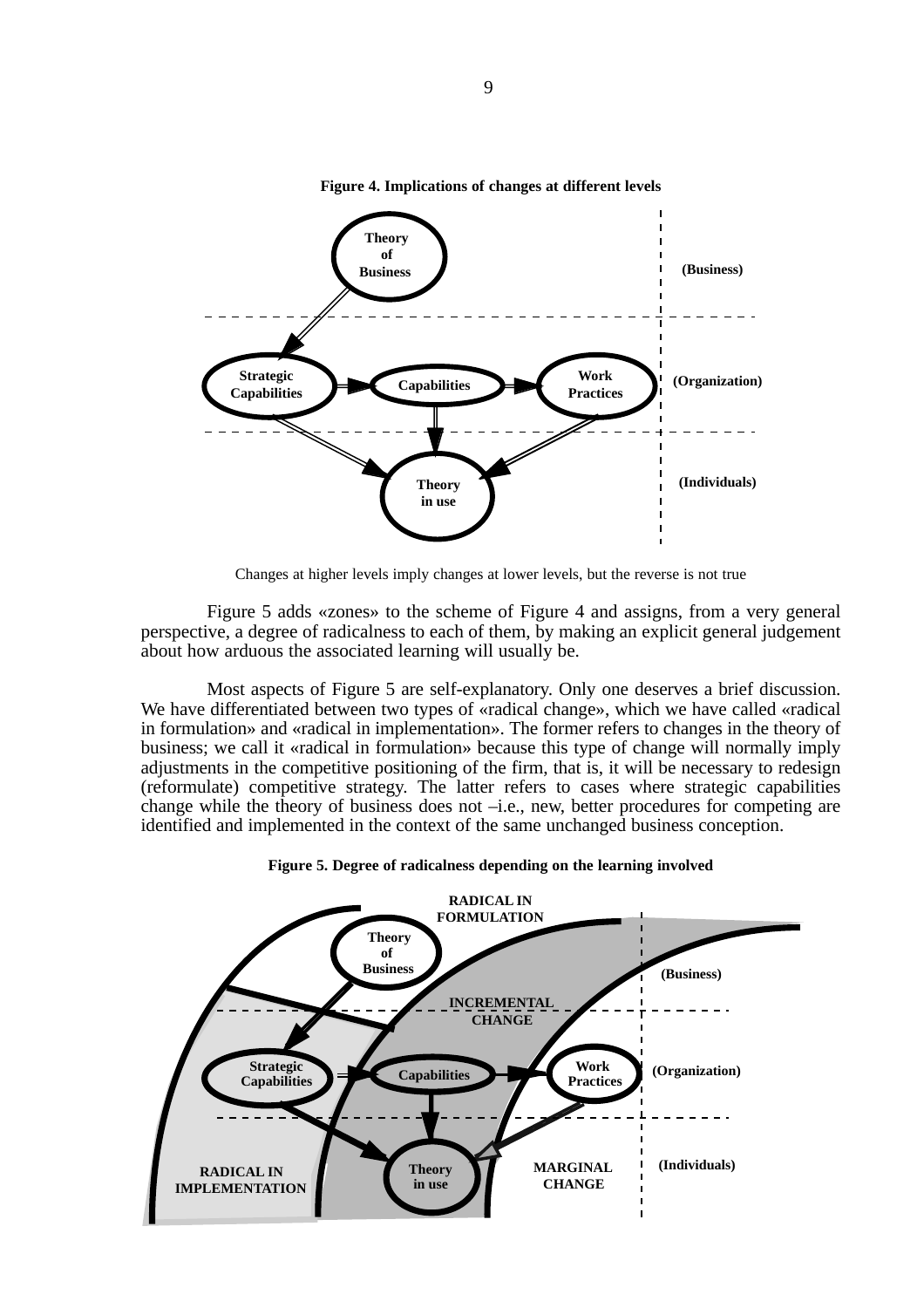#### **4. Different types of improvement: A conceptual framework**

Let us go back to Figure 1, and to the questions posed when describing the research results in Section 2. Remember that we did not find any observations in the «radical - task» area of the figure. Why not? Now, with the concepts introduced in the preceding section, we are in a better position to propose an answer. An explanation, based on Figure 5, is as follows: Improving tasks is very close to changing work practices, which implies the least demanding of the types of learning implicit in Figure  $\overline{3}$  –that is, it implies non-radical changes «by nature». In other words, at the task level, the radicalness concept almost disappears and there is no radicalness to speak of. The failure to be radical by nature lies at the root of a definite danger for companies that, in order to improve at the business process level, start by breaking the processes down into simpler parts and trying to improve each one of them separately. Eventually, this makes radical change impossible, and inevitably leads only to incremental improvements. A few of the cases studied illustrated this situation.

In Figure 1 we did not observe any cases in the «business process –non-radical» area, either. Why not? From the perspective of Figure 5, changing business processes involves at least changing capabilities, and often strategic capabilities (sometimes even the theory of business needs to be changed). The learning involved is of such a calibre that calling it non-radical is not appropriate. This is why the improvement projects which score high in the vertical axis of Figure 1 tend to be radical. In other words, not being radical at those levels is practically impossible –if you try to be non-radical, chances are that you will end up at lower levels in the vertical axis of Figure 1. If we plan to improve incrementally, we will find ourselves improving tasks rather than business processes; in order to avoid being radical, we will tend to break processes down into tasks, and operate at the task level. This way of proceeding is entirely consistent with Total Quality Management initiatives: they look for continuous small improvements by decomposing processes into tasks. In summary, we are unlikely to find examples located in the Northeast and Southwest areas of Figure 1 because of the nature of the changes involved.

An implication of the preceding discussion is that the conceptual framework of Figure 1 is better represented through a triangle, such as that in Figure 6 below. The scheme in Figure 6 is the framework we propose for the purpose of classifying, understanding,



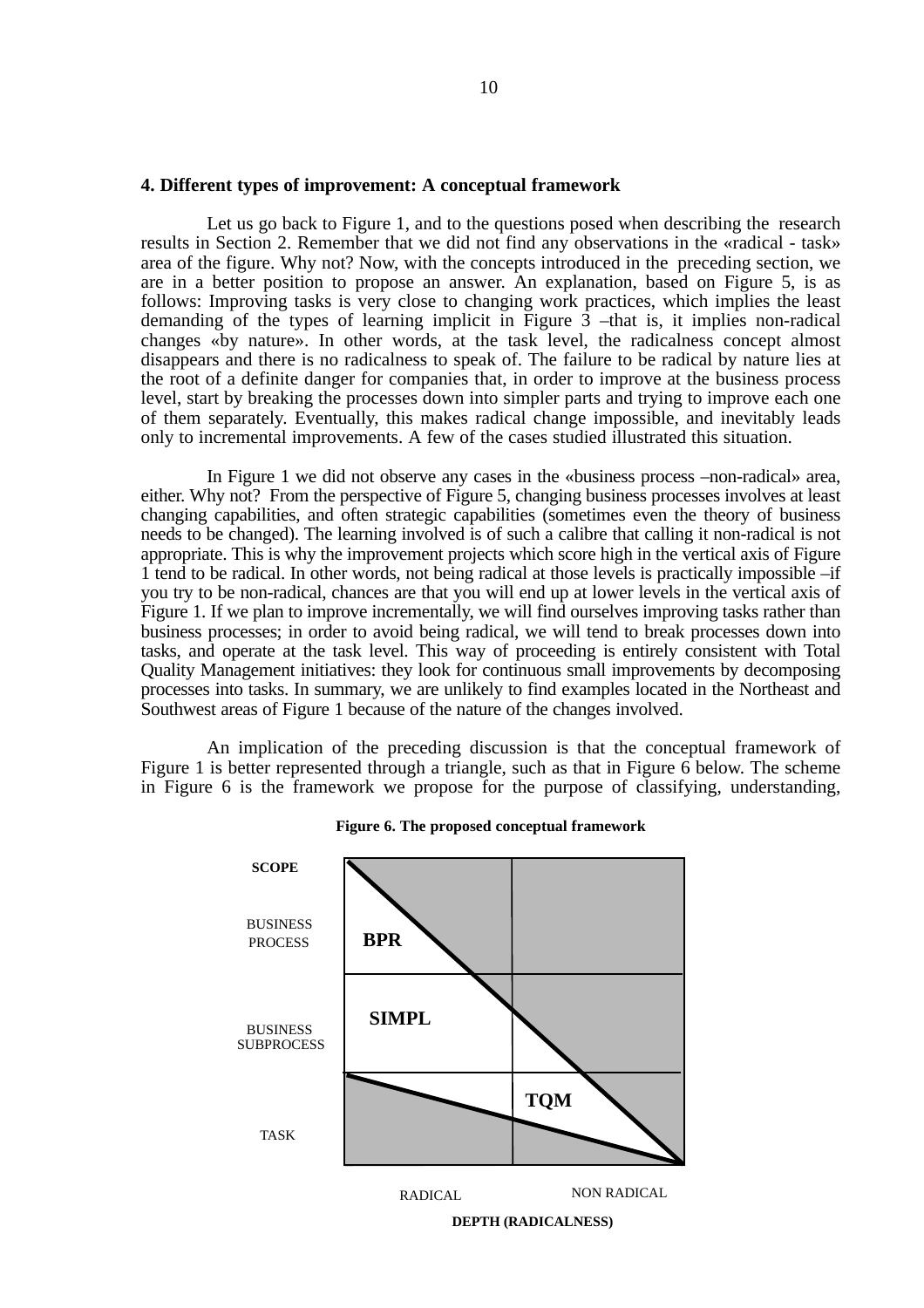analyzing and planning change and innovation in the firm. It shows how radical change applies to BPR (1), while non-radical improvements belong rather to the realm of TQM.

An interesting feature of the scheme in Figure 6 is that it contains a *natural slope which takes you naturally (by inertia, as it were) to non-radical improvements*. That is, *maintaining* a radical focus on an innovation project requires explicit effort, as a direct consequence of the learning processes involved, both individual and organizational. This explains why process innovation requires specific methodologies to help the work team in the task of breaking pre-established hypotheses.

From the perspective of the framework in Figure 6 it is interesting to note that many of the cases we studied tried to arrive at process innovation or BPR through simplification and quality improvement programs. While it is true that quality improvement changes are a powerful lever to initiate process-based and client-focused thinking, and to start putting emphasis on measuring results, arriving at the true spirit of radical process innovation or BPR requires a sizeable qualitative jump, which does not happen spontaneously. It needs specific actions and, consequently, specific methodologies and training, different from those used in continuous improvement programs such as TQM. It is not at all clear that the need for this change in approach was anticipated by the managers of the companies we studied in our research project.

On the basis of the preceding discussion, it is possible to foresee the kinds of specific action that are needed in order to achieve radical improvements. There are *actions at the individual level,* aimed at preventing as far as possible the blocking of individual learning that tends to occur naturally at that level; *actions at the organizational level* to make sure that the context in which the necessary learning takes place is well known and understood by the individuals and groups who will eventually be the repositories of new organizational capabilities; and also actions geared at facilitating the generation of new ideas that may challenge the *theory of business in use* in a specific firm at a given point in time.

The goals of all these actions are so ambitious that it is practically impossible to achieve them simply by setting generic objectives in the organization and waiting for the actions to occur spontaneously. What might be called «acts of force» may be needed, mainly in the *conception* of radical changes if they are to be genuinely radical. A different matter is the *implementation* of the changes, once conceived or designed. In order for the implementation to be effective, imposing new practices is not sufficient; it is necessary to convince people and to make sure that the appropriate learning is present at all levels.

### **5. Conclusion: Implementation and the need for a holistic view**

The concepts in Figures 4 and 5 are also of interest in the implementation of change programs. It is precisely during implementation that the different types of learning must occur in order for the changes to take place effectively. Thus, all the elements involved in the necessary learning processes must be taken explicitly into account during implementation. Individuals, organization, competitive outlook and positioning, theories of business or business vision and, of course, business processes. None of these issues is independent of the

<sup>(1)</sup> One could also define a higher level of scope, «reinventing business», by considering processes in the value systems outside the firm's environment.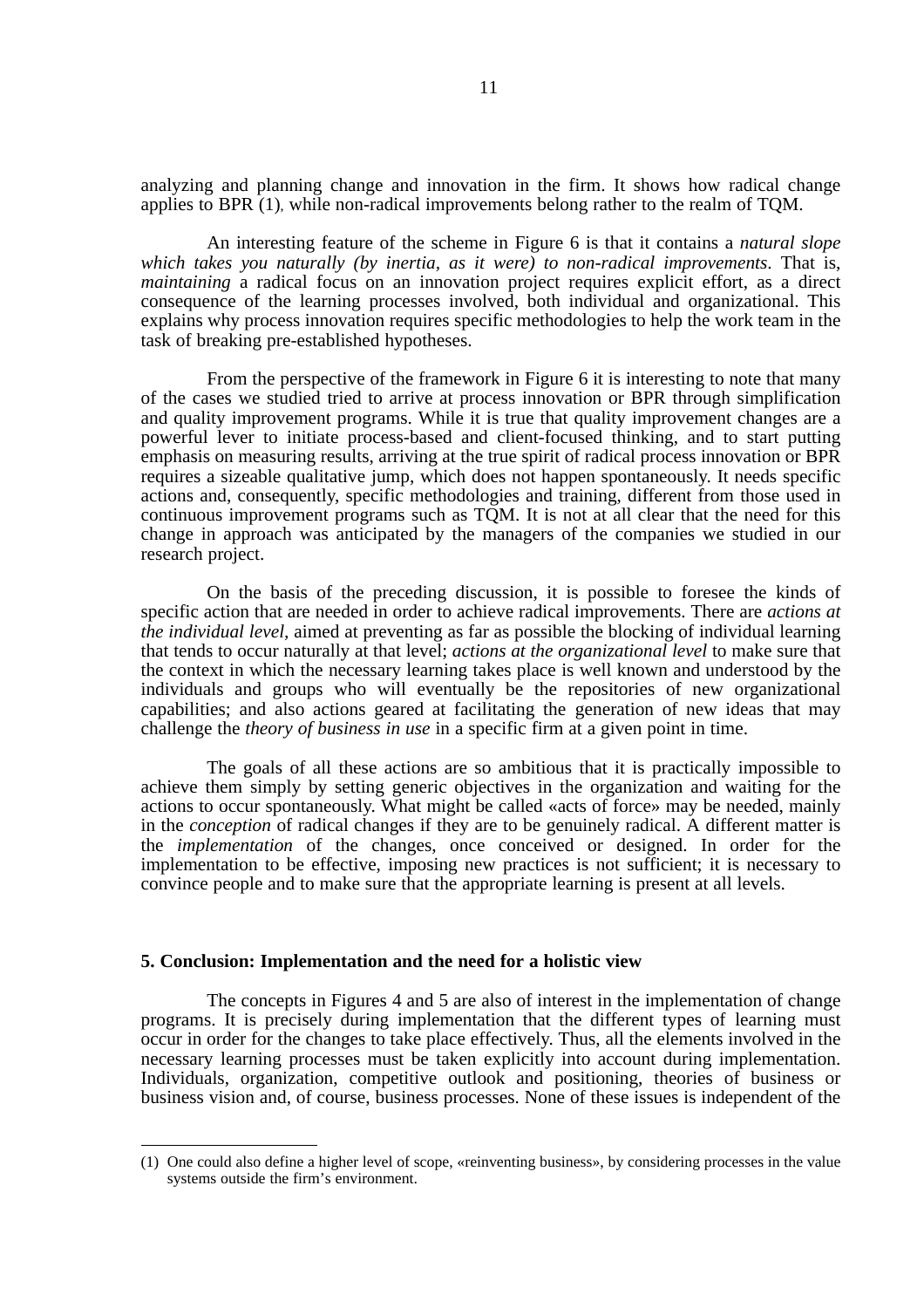others, and their multiple interrelationships open up various possibilities for organizing the implementation of a change project.

Figure 7 depicts the basic elements to be taken into account during the implementation of a change program and suggests the interrelationships among them. The structure of the figure is worth considering in some detail. Starting at the central component, «processes», which is a fundamental element of discussion in this article, we include elements above and below it. Above it we include «(business) strategy» and «(business) vision». By now, the reasons for including both these elements are clear: Radical changes in business processes as understood in this paper may imply reconsidering the firm's strategy, and thus these two concepts are not independent. Further, the concept of vision is also relevant because changes may be needed in the business conception itself, mainly when changes in *business hypotheses* are involved.



**Figure 7. Different elements relevant in change program implementation**

Below «processes» we include, first, «organization» and «information system (IS)» at the same level, and below them, the first supporting element: «individuals». Organization and IS are at the same level because the firm's IS is, from a conceptual standpoint, the other side of the coin of organizational structure: a given structure always implies an IS capable of facilitating access to the information needed for decision-making at each level of responsibility of the structure. Thus, it is impossible to talk about changes in organization without envisaging changes in the IS, and vice versa. Finally, the reason for including the «individuals» block is clear, as individuals and groups must learn in order to make a change program really effective. Also, individuals are responsible for the tasks that have to be modified or even eliminated, and they are the ones who create and consolidate work practices and capabilities, be they strategic or otherwise.

The framework also shows the enabler role played by information technologies (IT), in a vertical block, to convey the idea that they may affect any of the levels in the Figure, directly or indirectly.

From the implementation perspective that we are concerned with here, it is important to note that any radical change program must bear in mind all of the interrelationships among the elements in Figure 7. At least from a theoretical standpoint, this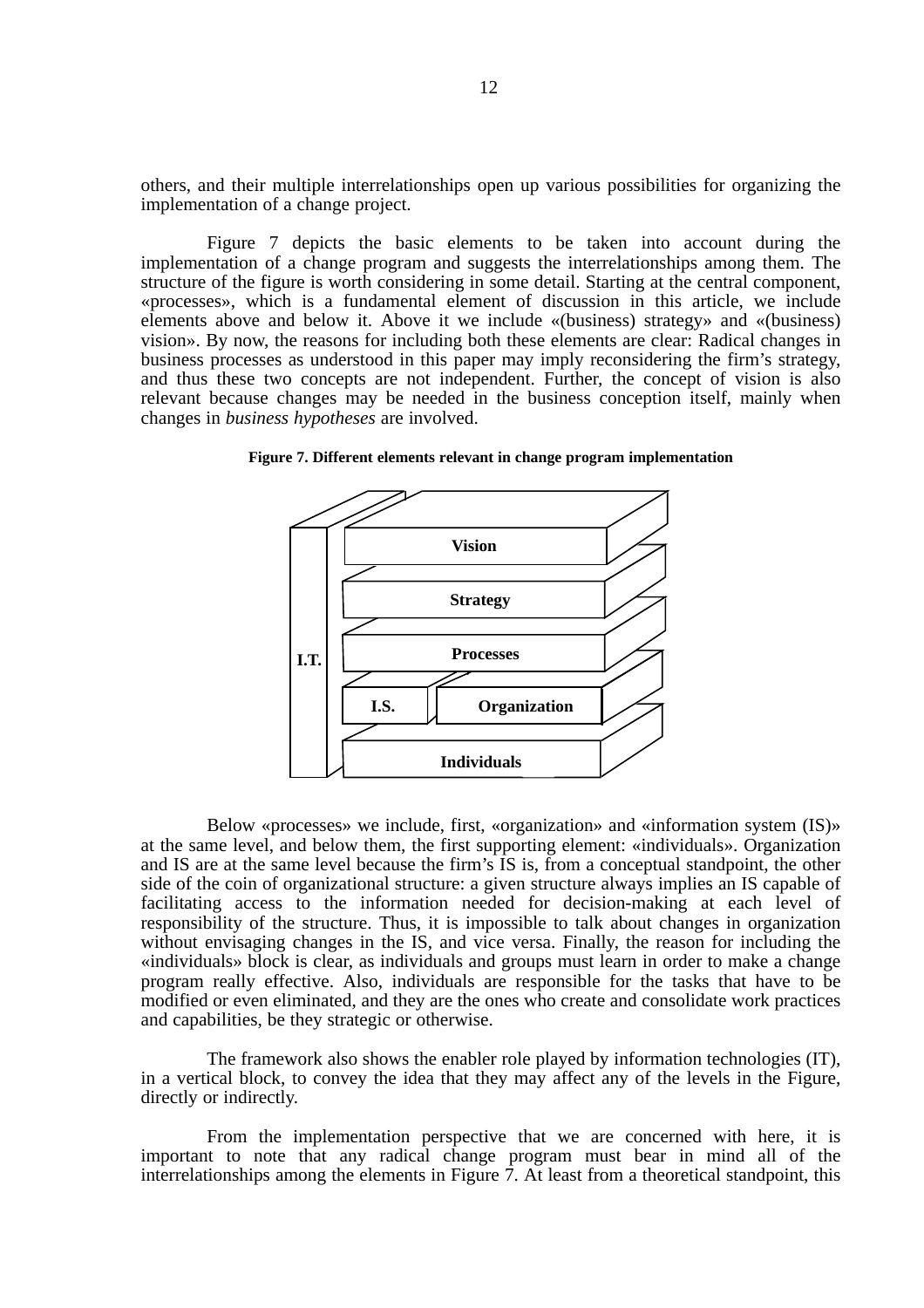implies starting from a clear business vision and with sufficient strategic flexibility to take advantage of new opportunities brought about by the new capabilities resulting from the improvement process. In other words, it is a matter of being able to take advantage of the learning that is generated. A consequence is the need to conceive the improvement program in the context of a strategic framework, without overlooking the associated organizational implications.

When the cases we used in our research are analyzed in the light of Figure 7, the conclusion is that a change program can be implemented in several different ways, as long as all the dimensions in Figure 7 are kept well coordinated. For example, a firm may find it appropriate to start by implementing changes in the organizational structure area, or in the strategy area, or even in two areas simultaneously. In fact, we detected almost every possible combination in the cases studied, depending on what was judged relevant in the background of each firm in terms of the kind of learning involved, who would have to undertake it, their previous experience, and so on. Thus, there seem to be what could be called different «implementation tactics», which are much more organization dependent than the design of the corresponding change program. A few of the tactics observed in the firms we studied are shown in Figure 8, using the framework of Figure 7.



#### **Figure 8. Different «implementation tactics» observed**

**Companies**: 1. Commercial bank, 2. Insurance company, 3. Automobile parts manufacturer, 4. Producer and distributor of fresh products, 6.Pharmaceutical company.

Coming thus to a conclusion, we can say that the process innovation paradigm, which has become very popular in management literature and practice after the pioneering work of Hammer, Champy and Davenport, has been proven to go well beyond designing and implementing radical changes in some «boxes» called «business processes». In particular, we have argued in this paper that there is no process innovation program without organizational implications, many of which can be understood with concepts of learning at the different levels: business, organization, and individual.

The concept of radicalness can be stated in terms of how hard the learning turns out to be, which depends not only on the innovation itself, but on the context in which it is meant to take place, that is, the organizational environment. Further, one important implication is that unless a specific effort is put into the change process, the result is not going to be radical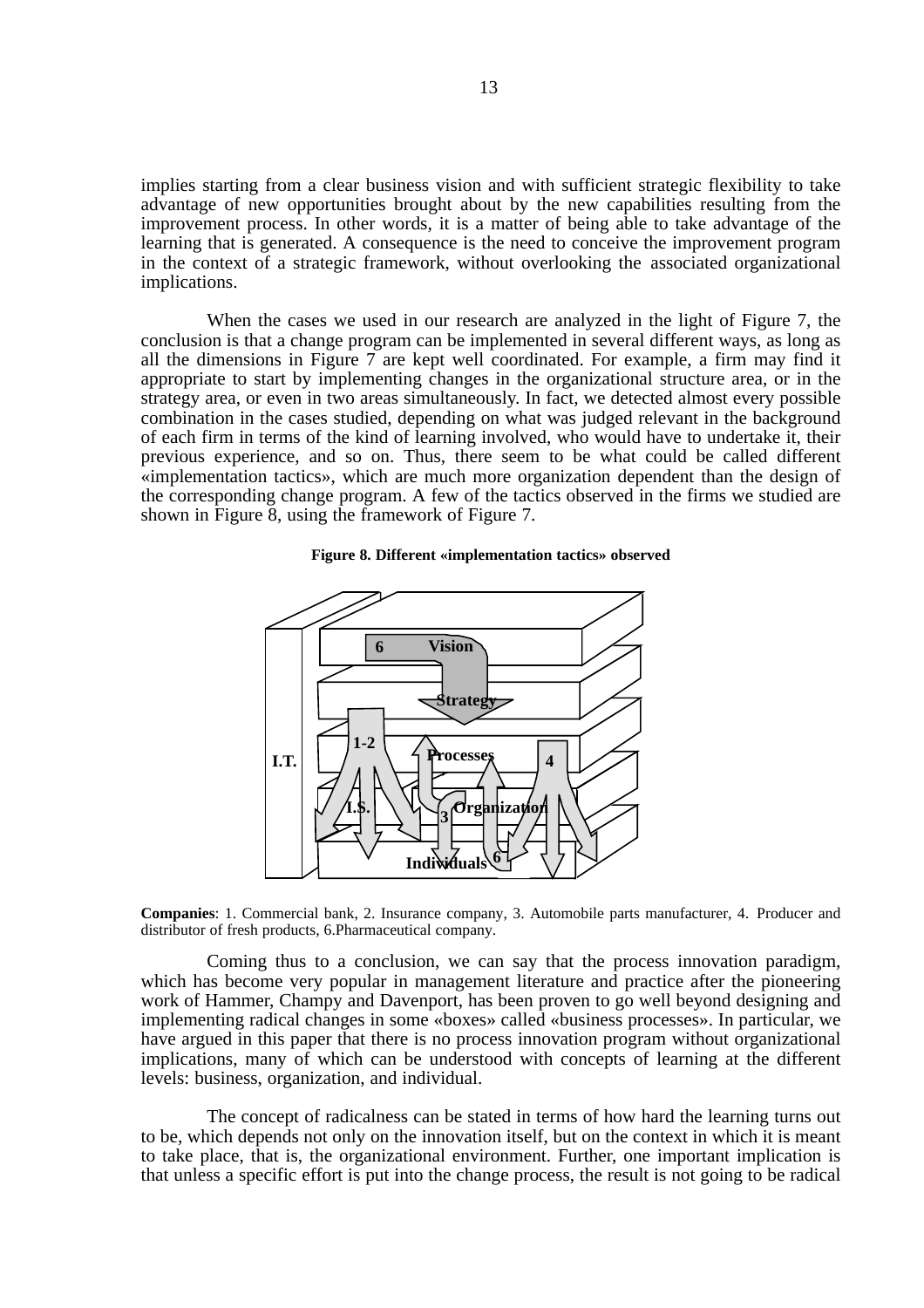change. There is a «natural slope» that tends to make spontaneous improvement efforts nonradical. This is due not only to the fact that being radical in itself requires paying specific attention, but also to the fact that maintaining a focus on business processes (rather than on tasks, for example) also requires new, traditionally uncommon, attitudes.

There is no change program without organizational implications, although these implications can take very different forms, depending upon the starting point and the idiosyncrasy of each organization; therefore, a more holistic approach to BPR is needed. In the end, radical process improvement always implies changes in personal attitudes at all levels, moving the organization towards new management models.

#### **References**

- Andreu, R. and C. Ciborra, «The Role of IT in Creating an Effective Knowledge Base for the Learning Organization», *European Forum for Management Development (EFMD) Review*, EFMD Forum 95/1.
- Andreu, R., J.E. Ricart and J. Valor, *La Organización en la Era de la Información: Aprendizaje, Innovación y Cambio*, Estudios y Ediciones IESE, Barcelona, 1995.
- Apte, Uday M. and Charles C. Reynolds, «Quality Management at Kentucky Fried Chicken», *Interfaces* 25:3, May - June 1995.
- Argyris, C., «Teaching Smart People How To Learn», *Harvard Business Review*, 1991.
- Ballou, Roger H., «Reengineering at American Express: The Travel Services Group's Work in Process», *Interfaces* 25:3, May - June 1995.
- Brynjolfsson, E. and L. Hitt, «Is Information Systems Spending Productive? New Evidence and New Results», ICIS Conference, Orlando, Florida, 1993.
- Champy, J., *Reengineering Management*, Harper Business, 1995.
- Crosby, P.B., *Quality is Free*, McGraw-Hill, 1979.
- Davenport, Thomas H., *Process Innovation: reengineering work through information technology,* Harvard Business School Press, 1993.
- Davenport, T.H. and J.E. Short, «The New Industrial Engineering: Information Technology and Business Process Redesign», *Sloan Management Review*, Summer 1990.
- Davenport, T., an interview by J. Watts in *Business Change & Re-engineering*, Vol. 2, No. 1, 1994.
- Deming, W.E., «Report to Management», *Quality Progress*, 1972
- Drucker, P., «The Theory of Business», *Harvard Business Review*, 1994.
- Hammer, M., «Reengineering Work: Don't Automate, Obliterate», *Harvard Business Review*, July-August 1990.